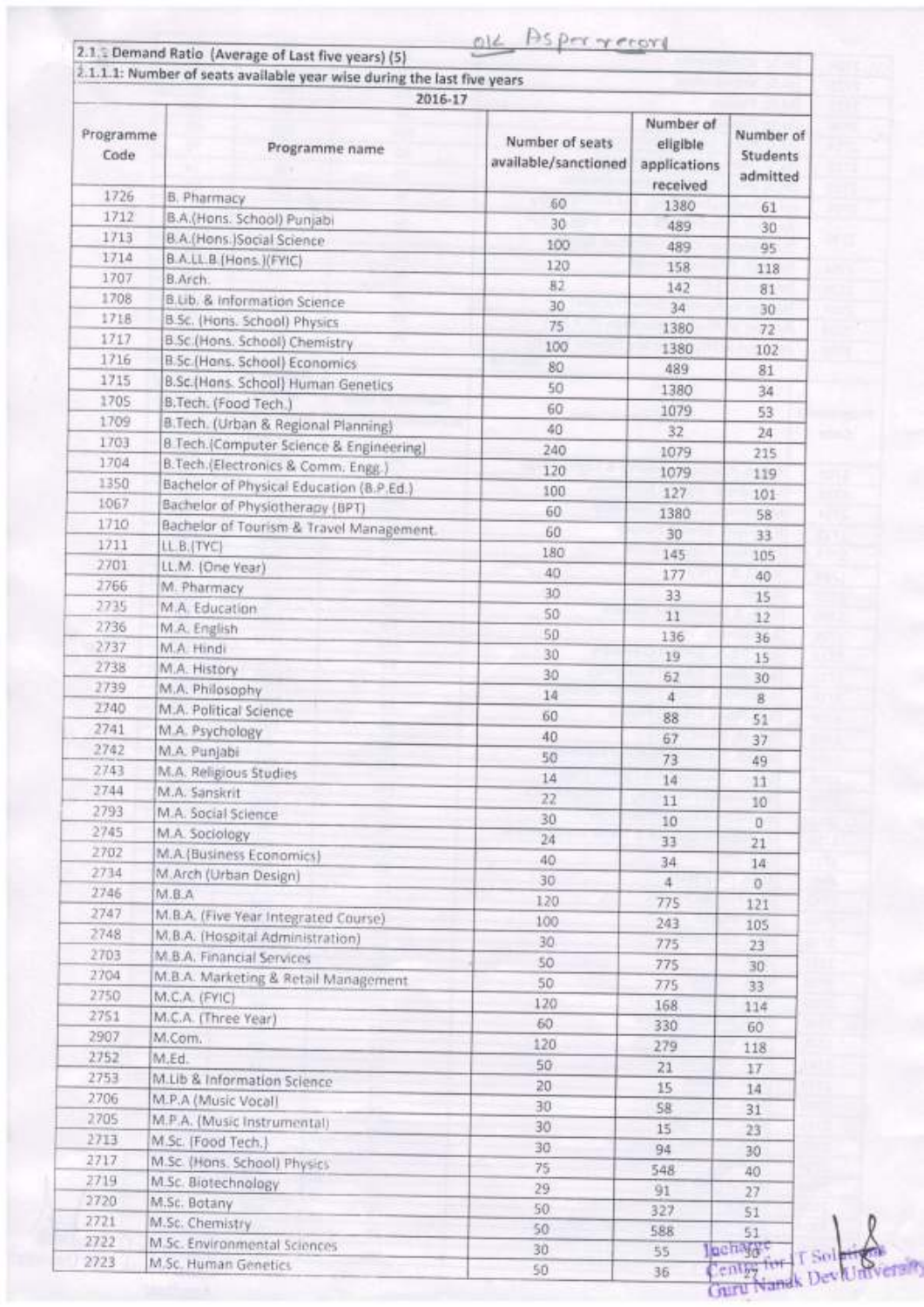|                                                                        | 50                                                                                                                                                                                                                                                                                                                                                                                                                                                                                                                                                                                                                                                                                                                                                                                                                                                                                                                                                                                                                                                                                                                                                                                                                                                                                                                                                      | 464                                                                                                                                                     | 57                                                                                                                                                                                                                                |
|------------------------------------------------------------------------|---------------------------------------------------------------------------------------------------------------------------------------------------------------------------------------------------------------------------------------------------------------------------------------------------------------------------------------------------------------------------------------------------------------------------------------------------------------------------------------------------------------------------------------------------------------------------------------------------------------------------------------------------------------------------------------------------------------------------------------------------------------------------------------------------------------------------------------------------------------------------------------------------------------------------------------------------------------------------------------------------------------------------------------------------------------------------------------------------------------------------------------------------------------------------------------------------------------------------------------------------------------------------------------------------------------------------------------------------------|---------------------------------------------------------------------------------------------------------------------------------------------------------|-----------------------------------------------------------------------------------------------------------------------------------------------------------------------------------------------------------------------------------|
|                                                                        | 50                                                                                                                                                                                                                                                                                                                                                                                                                                                                                                                                                                                                                                                                                                                                                                                                                                                                                                                                                                                                                                                                                                                                                                                                                                                                                                                                                      | 145                                                                                                                                                     | 52                                                                                                                                                                                                                                |
|                                                                        |                                                                                                                                                                                                                                                                                                                                                                                                                                                                                                                                                                                                                                                                                                                                                                                                                                                                                                                                                                                                                                                                                                                                                                                                                                                                                                                                                         | 548                                                                                                                                                     | 60                                                                                                                                                                                                                                |
| M.Sc. Physics                                                          |                                                                                                                                                                                                                                                                                                                                                                                                                                                                                                                                                                                                                                                                                                                                                                                                                                                                                                                                                                                                                                                                                                                                                                                                                                                                                                                                                         | 425                                                                                                                                                     | 48                                                                                                                                                                                                                                |
| M.Sc. Zoology                                                          |                                                                                                                                                                                                                                                                                                                                                                                                                                                                                                                                                                                                                                                                                                                                                                                                                                                                                                                                                                                                                                                                                                                                                                                                                                                                                                                                                         |                                                                                                                                                         | 65                                                                                                                                                                                                                                |
|                                                                        |                                                                                                                                                                                                                                                                                                                                                                                                                                                                                                                                                                                                                                                                                                                                                                                                                                                                                                                                                                                                                                                                                                                                                                                                                                                                                                                                                         |                                                                                                                                                         | 70                                                                                                                                                                                                                                |
|                                                                        |                                                                                                                                                                                                                                                                                                                                                                                                                                                                                                                                                                                                                                                                                                                                                                                                                                                                                                                                                                                                                                                                                                                                                                                                                                                                                                                                                         |                                                                                                                                                         | 24                                                                                                                                                                                                                                |
|                                                                        |                                                                                                                                                                                                                                                                                                                                                                                                                                                                                                                                                                                                                                                                                                                                                                                                                                                                                                                                                                                                                                                                                                                                                                                                                                                                                                                                                         |                                                                                                                                                         | 51                                                                                                                                                                                                                                |
|                                                                        |                                                                                                                                                                                                                                                                                                                                                                                                                                                                                                                                                                                                                                                                                                                                                                                                                                                                                                                                                                                                                                                                                                                                                                                                                                                                                                                                                         |                                                                                                                                                         |                                                                                                                                                                                                                                   |
|                                                                        | 30                                                                                                                                                                                                                                                                                                                                                                                                                                                                                                                                                                                                                                                                                                                                                                                                                                                                                                                                                                                                                                                                                                                                                                                                                                                                                                                                                      |                                                                                                                                                         | 30                                                                                                                                                                                                                                |
|                                                                        | 23                                                                                                                                                                                                                                                                                                                                                                                                                                                                                                                                                                                                                                                                                                                                                                                                                                                                                                                                                                                                                                                                                                                                                                                                                                                                                                                                                      |                                                                                                                                                         | 24                                                                                                                                                                                                                                |
|                                                                        | 60                                                                                                                                                                                                                                                                                                                                                                                                                                                                                                                                                                                                                                                                                                                                                                                                                                                                                                                                                                                                                                                                                                                                                                                                                                                                                                                                                      | 164                                                                                                                                                     | 59                                                                                                                                                                                                                                |
|                                                                        | 20                                                                                                                                                                                                                                                                                                                                                                                                                                                                                                                                                                                                                                                                                                                                                                                                                                                                                                                                                                                                                                                                                                                                                                                                                                                                                                                                                      | 21                                                                                                                                                      | 18                                                                                                                                                                                                                                |
|                                                                        | 60                                                                                                                                                                                                                                                                                                                                                                                                                                                                                                                                                                                                                                                                                                                                                                                                                                                                                                                                                                                                                                                                                                                                                                                                                                                                                                                                                      | 77                                                                                                                                                      | 66                                                                                                                                                                                                                                |
|                                                                        | 26                                                                                                                                                                                                                                                                                                                                                                                                                                                                                                                                                                                                                                                                                                                                                                                                                                                                                                                                                                                                                                                                                                                                                                                                                                                                                                                                                      | 44                                                                                                                                                      | $25 -$                                                                                                                                                                                                                            |
|                                                                        |                                                                                                                                                                                                                                                                                                                                                                                                                                                                                                                                                                                                                                                                                                                                                                                                                                                                                                                                                                                                                                                                                                                                                                                                                                                                                                                                                         |                                                                                                                                                         |                                                                                                                                                                                                                                   |
| Programme name                                                         | Number of seats<br>available/sanctioned                                                                                                                                                                                                                                                                                                                                                                                                                                                                                                                                                                                                                                                                                                                                                                                                                                                                                                                                                                                                                                                                                                                                                                                                                                                                                                                 | Number of<br>eligible<br>applications<br>received                                                                                                       | Number of<br>Students<br>admitted                                                                                                                                                                                                 |
|                                                                        | 240                                                                                                                                                                                                                                                                                                                                                                                                                                                                                                                                                                                                                                                                                                                                                                                                                                                                                                                                                                                                                                                                                                                                                                                                                                                                                                                                                     |                                                                                                                                                         | 225                                                                                                                                                                                                                               |
|                                                                        | 80                                                                                                                                                                                                                                                                                                                                                                                                                                                                                                                                                                                                                                                                                                                                                                                                                                                                                                                                                                                                                                                                                                                                                                                                                                                                                                                                                      |                                                                                                                                                         | 69                                                                                                                                                                                                                                |
|                                                                        | 100                                                                                                                                                                                                                                                                                                                                                                                                                                                                                                                                                                                                                                                                                                                                                                                                                                                                                                                                                                                                                                                                                                                                                                                                                                                                                                                                                     |                                                                                                                                                         | 65                                                                                                                                                                                                                                |
|                                                                        | 30                                                                                                                                                                                                                                                                                                                                                                                                                                                                                                                                                                                                                                                                                                                                                                                                                                                                                                                                                                                                                                                                                                                                                                                                                                                                                                                                                      |                                                                                                                                                         | 30                                                                                                                                                                                                                                |
|                                                                        | 100                                                                                                                                                                                                                                                                                                                                                                                                                                                                                                                                                                                                                                                                                                                                                                                                                                                                                                                                                                                                                                                                                                                                                                                                                                                                                                                                                     |                                                                                                                                                         | 98                                                                                                                                                                                                                                |
|                                                                        | 120                                                                                                                                                                                                                                                                                                                                                                                                                                                                                                                                                                                                                                                                                                                                                                                                                                                                                                                                                                                                                                                                                                                                                                                                                                                                                                                                                     | 147                                                                                                                                                     | 120                                                                                                                                                                                                                               |
|                                                                        |                                                                                                                                                                                                                                                                                                                                                                                                                                                                                                                                                                                                                                                                                                                                                                                                                                                                                                                                                                                                                                                                                                                                                                                                                                                                                                                                                         | 160                                                                                                                                                     | 80                                                                                                                                                                                                                                |
| B.Arch.                                                                |                                                                                                                                                                                                                                                                                                                                                                                                                                                                                                                                                                                                                                                                                                                                                                                                                                                                                                                                                                                                                                                                                                                                                                                                                                                                                                                                                         | 40                                                                                                                                                      | 24                                                                                                                                                                                                                                |
|                                                                        |                                                                                                                                                                                                                                                                                                                                                                                                                                                                                                                                                                                                                                                                                                                                                                                                                                                                                                                                                                                                                                                                                                                                                                                                                                                                                                                                                         | 1337                                                                                                                                                    | 61                                                                                                                                                                                                                                |
| <b>B.Pharmacy</b>                                                      |                                                                                                                                                                                                                                                                                                                                                                                                                                                                                                                                                                                                                                                                                                                                                                                                                                                                                                                                                                                                                                                                                                                                                                                                                                                                                                                                                         | 1337                                                                                                                                                    | 102                                                                                                                                                                                                                               |
|                                                                        |                                                                                                                                                                                                                                                                                                                                                                                                                                                                                                                                                                                                                                                                                                                                                                                                                                                                                                                                                                                                                                                                                                                                                                                                                                                                                                                                                         | 500                                                                                                                                                     | 78                                                                                                                                                                                                                                |
|                                                                        |                                                                                                                                                                                                                                                                                                                                                                                                                                                                                                                                                                                                                                                                                                                                                                                                                                                                                                                                                                                                                                                                                                                                                                                                                                                                                                                                                         | 1337                                                                                                                                                    | 42                                                                                                                                                                                                                                |
|                                                                        |                                                                                                                                                                                                                                                                                                                                                                                                                                                                                                                                                                                                                                                                                                                                                                                                                                                                                                                                                                                                                                                                                                                                                                                                                                                                                                                                                         |                                                                                                                                                         | 75                                                                                                                                                                                                                                |
|                                                                        |                                                                                                                                                                                                                                                                                                                                                                                                                                                                                                                                                                                                                                                                                                                                                                                                                                                                                                                                                                                                                                                                                                                                                                                                                                                                                                                                                         |                                                                                                                                                         | 25                                                                                                                                                                                                                                |
|                                                                        |                                                                                                                                                                                                                                                                                                                                                                                                                                                                                                                                                                                                                                                                                                                                                                                                                                                                                                                                                                                                                                                                                                                                                                                                                                                                                                                                                         |                                                                                                                                                         | 14                                                                                                                                                                                                                                |
|                                                                        |                                                                                                                                                                                                                                                                                                                                                                                                                                                                                                                                                                                                                                                                                                                                                                                                                                                                                                                                                                                                                                                                                                                                                                                                                                                                                                                                                         |                                                                                                                                                         | 109                                                                                                                                                                                                                               |
|                                                                        |                                                                                                                                                                                                                                                                                                                                                                                                                                                                                                                                                                                                                                                                                                                                                                                                                                                                                                                                                                                                                                                                                                                                                                                                                                                                                                                                                         |                                                                                                                                                         | 90                                                                                                                                                                                                                                |
|                                                                        |                                                                                                                                                                                                                                                                                                                                                                                                                                                                                                                                                                                                                                                                                                                                                                                                                                                                                                                                                                                                                                                                                                                                                                                                                                                                                                                                                         |                                                                                                                                                         | 60                                                                                                                                                                                                                                |
|                                                                        |                                                                                                                                                                                                                                                                                                                                                                                                                                                                                                                                                                                                                                                                                                                                                                                                                                                                                                                                                                                                                                                                                                                                                                                                                                                                                                                                                         |                                                                                                                                                         | 28                                                                                                                                                                                                                                |
|                                                                        |                                                                                                                                                                                                                                                                                                                                                                                                                                                                                                                                                                                                                                                                                                                                                                                                                                                                                                                                                                                                                                                                                                                                                                                                                                                                                                                                                         |                                                                                                                                                         | 101                                                                                                                                                                                                                               |
|                                                                        |                                                                                                                                                                                                                                                                                                                                                                                                                                                                                                                                                                                                                                                                                                                                                                                                                                                                                                                                                                                                                                                                                                                                                                                                                                                                                                                                                         |                                                                                                                                                         | 24                                                                                                                                                                                                                                |
|                                                                        |                                                                                                                                                                                                                                                                                                                                                                                                                                                                                                                                                                                                                                                                                                                                                                                                                                                                                                                                                                                                                                                                                                                                                                                                                                                                                                                                                         |                                                                                                                                                         | 50                                                                                                                                                                                                                                |
|                                                                        |                                                                                                                                                                                                                                                                                                                                                                                                                                                                                                                                                                                                                                                                                                                                                                                                                                                                                                                                                                                                                                                                                                                                                                                                                                                                                                                                                         |                                                                                                                                                         | 44                                                                                                                                                                                                                                |
|                                                                        |                                                                                                                                                                                                                                                                                                                                                                                                                                                                                                                                                                                                                                                                                                                                                                                                                                                                                                                                                                                                                                                                                                                                                                                                                                                                                                                                                         |                                                                                                                                                         | 15                                                                                                                                                                                                                                |
|                                                                        |                                                                                                                                                                                                                                                                                                                                                                                                                                                                                                                                                                                                                                                                                                                                                                                                                                                                                                                                                                                                                                                                                                                                                                                                                                                                                                                                                         |                                                                                                                                                         | 19                                                                                                                                                                                                                                |
|                                                                        |                                                                                                                                                                                                                                                                                                                                                                                                                                                                                                                                                                                                                                                                                                                                                                                                                                                                                                                                                                                                                                                                                                                                                                                                                                                                                                                                                         |                                                                                                                                                         | 30                                                                                                                                                                                                                                |
|                                                                        | 30                                                                                                                                                                                                                                                                                                                                                                                                                                                                                                                                                                                                                                                                                                                                                                                                                                                                                                                                                                                                                                                                                                                                                                                                                                                                                                                                                      |                                                                                                                                                         | $\bar{b}$                                                                                                                                                                                                                         |
|                                                                        | 14                                                                                                                                                                                                                                                                                                                                                                                                                                                                                                                                                                                                                                                                                                                                                                                                                                                                                                                                                                                                                                                                                                                                                                                                                                                                                                                                                      |                                                                                                                                                         | 60                                                                                                                                                                                                                                |
|                                                                        | 60                                                                                                                                                                                                                                                                                                                                                                                                                                                                                                                                                                                                                                                                                                                                                                                                                                                                                                                                                                                                                                                                                                                                                                                                                                                                                                                                                      |                                                                                                                                                         |                                                                                                                                                                                                                                   |
|                                                                        | 40                                                                                                                                                                                                                                                                                                                                                                                                                                                                                                                                                                                                                                                                                                                                                                                                                                                                                                                                                                                                                                                                                                                                                                                                                                                                                                                                                      |                                                                                                                                                         | 37                                                                                                                                                                                                                                |
|                                                                        | 14                                                                                                                                                                                                                                                                                                                                                                                                                                                                                                                                                                                                                                                                                                                                                                                                                                                                                                                                                                                                                                                                                                                                                                                                                                                                                                                                                      |                                                                                                                                                         | 14                                                                                                                                                                                                                                |
|                                                                        | 22                                                                                                                                                                                                                                                                                                                                                                                                                                                                                                                                                                                                                                                                                                                                                                                                                                                                                                                                                                                                                                                                                                                                                                                                                                                                                                                                                      |                                                                                                                                                         | B.                                                                                                                                                                                                                                |
|                                                                        | 30                                                                                                                                                                                                                                                                                                                                                                                                                                                                                                                                                                                                                                                                                                                                                                                                                                                                                                                                                                                                                                                                                                                                                                                                                                                                                                                                                      |                                                                                                                                                         | Ü                                                                                                                                                                                                                                 |
|                                                                        | 24                                                                                                                                                                                                                                                                                                                                                                                                                                                                                                                                                                                                                                                                                                                                                                                                                                                                                                                                                                                                                                                                                                                                                                                                                                                                                                                                                      |                                                                                                                                                         | 22                                                                                                                                                                                                                                |
| 2745                                                                   | 40                                                                                                                                                                                                                                                                                                                                                                                                                                                                                                                                                                                                                                                                                                                                                                                                                                                                                                                                                                                                                                                                                                                                                                                                                                                                                                                                                      | 30                                                                                                                                                      | 14                                                                                                                                                                                                                                |
| M.A. Business Economics<br>2702                                        | 30                                                                                                                                                                                                                                                                                                                                                                                                                                                                                                                                                                                                                                                                                                                                                                                                                                                                                                                                                                                                                                                                                                                                                                                                                                                                                                                                                      | 15                                                                                                                                                      | 10                                                                                                                                                                                                                                |
|                                                                        |                                                                                                                                                                                                                                                                                                                                                                                                                                                                                                                                                                                                                                                                                                                                                                                                                                                                                                                                                                                                                                                                                                                                                                                                                                                                                                                                                         | 698                                                                                                                                                     | 121                                                                                                                                                                                                                               |
| M.Arch. (Urban Design)<br>2734                                         | 120                                                                                                                                                                                                                                                                                                                                                                                                                                                                                                                                                                                                                                                                                                                                                                                                                                                                                                                                                                                                                                                                                                                                                                                                                                                                                                                                                     |                                                                                                                                                         |                                                                                                                                                                                                                                   |
| M.B.A (Two Years)<br>2746                                              | 60                                                                                                                                                                                                                                                                                                                                                                                                                                                                                                                                                                                                                                                                                                                                                                                                                                                                                                                                                                                                                                                                                                                                                                                                                                                                                                                                                      | 698                                                                                                                                                     | 60                                                                                                                                                                                                                                |
| M.B.A Financial Management<br>2703                                     | 60                                                                                                                                                                                                                                                                                                                                                                                                                                                                                                                                                                                                                                                                                                                                                                                                                                                                                                                                                                                                                                                                                                                                                                                                                                                                                                                                                      | 698                                                                                                                                                     | 54                                                                                                                                                                                                                                |
| M.B.A Marketing Management<br>2704<br>M.B.A. (Hospital Administration) | 30                                                                                                                                                                                                                                                                                                                                                                                                                                                                                                                                                                                                                                                                                                                                                                                                                                                                                                                                                                                                                                                                                                                                                                                                                                                                                                                                                      | 698                                                                                                                                                     | <b>Idebarge</b><br>Centriolivr I                                                                                                                                                                                                  |
| 2743<br>2744<br>2793                                                   | M.Sc. Mathematics<br>M.Sc. Microbiology<br>M.Sc.(Hons. School) Chemistry.<br>M.Sc.(Hons. School) Economics<br>M.Sc.[Hons. School] Human Genetics<br>M.Sc.Molecular biology and biochemistry<br>M.Tech. (Electronics& Comm. Engg.)<br>Specialization Communication Systems<br>M.Tech. (Urban Planning)<br>M.Tech.(C.S.E)<br>Master in Planning (Infrastructure)<br>Master of Physical Education (M.P.Ed.)<br>Masters in Physiotherapy (Sports) MPT(S)<br>2017-18<br><b>8.Tech (Computer Science &amp; Engineering)</b><br>M Sc (Hons. School) Economics<br>M.Sc.(Hons. School)Chemistry<br>B.A.(Hons. School) Punjabi<br>B.A.(Hons.)Social Science<br>B.A.LL.B. (FYIC)<br>B.Lib. & Information Science<br>B.Sc.(Hons. School) Chemistry<br>B.Sc.(Hons. School) Economics<br>B.Sc.(Hons. School) Human Genetics<br>B.Sc.(Hons. School) Physics<br>B.Tech. (Food Tech.)<br>B.Tech. (Urban & Regional Planning)<br>B.Tech.(Electronics & Comm. Engg.)<br>Bachelor of Physical Education (B.P.Ed.)<br>Bachelor of Physiotherapy(BPT)<br>Bachelor of Tourism & Travel Management.<br>LLB (TYC)<br>LL.M. (One Year)<br>M.A Punjabi Studies<br>M.A. English<br>M.A. Education<br>M.A. Hindi<br>M.A. History<br>M.A. Philosophy<br>M.A. Political Science<br>M.A. Psychology<br>M.A. Religious Studies<br>M.A. Sanskrit<br>M.A. Social Science<br>M.A. Sociology | 60<br>50<br>100<br>80<br>30<br>50<br>82<br>30<br>60<br>100<br>80<br>50<br>75<br>60<br>40<br>120<br>100<br>60<br>60<br>120<br>40<br>50<br>50<br>50<br>30 | 588<br>104<br>28<br>104<br>65<br>58<br>824<br>105<br>63<br>500<br>500<br>1337<br>824<br>$25^{\circ}$<br>824<br>238<br>1337<br>50<br>105<br>160<br>78<br>138<br>21<br>30<br>50<br>10<br>95<br>87<br>17<br>13<br>$\mathbf{g}$<br>36 |

Bolution Amritsar

**SE CATAL**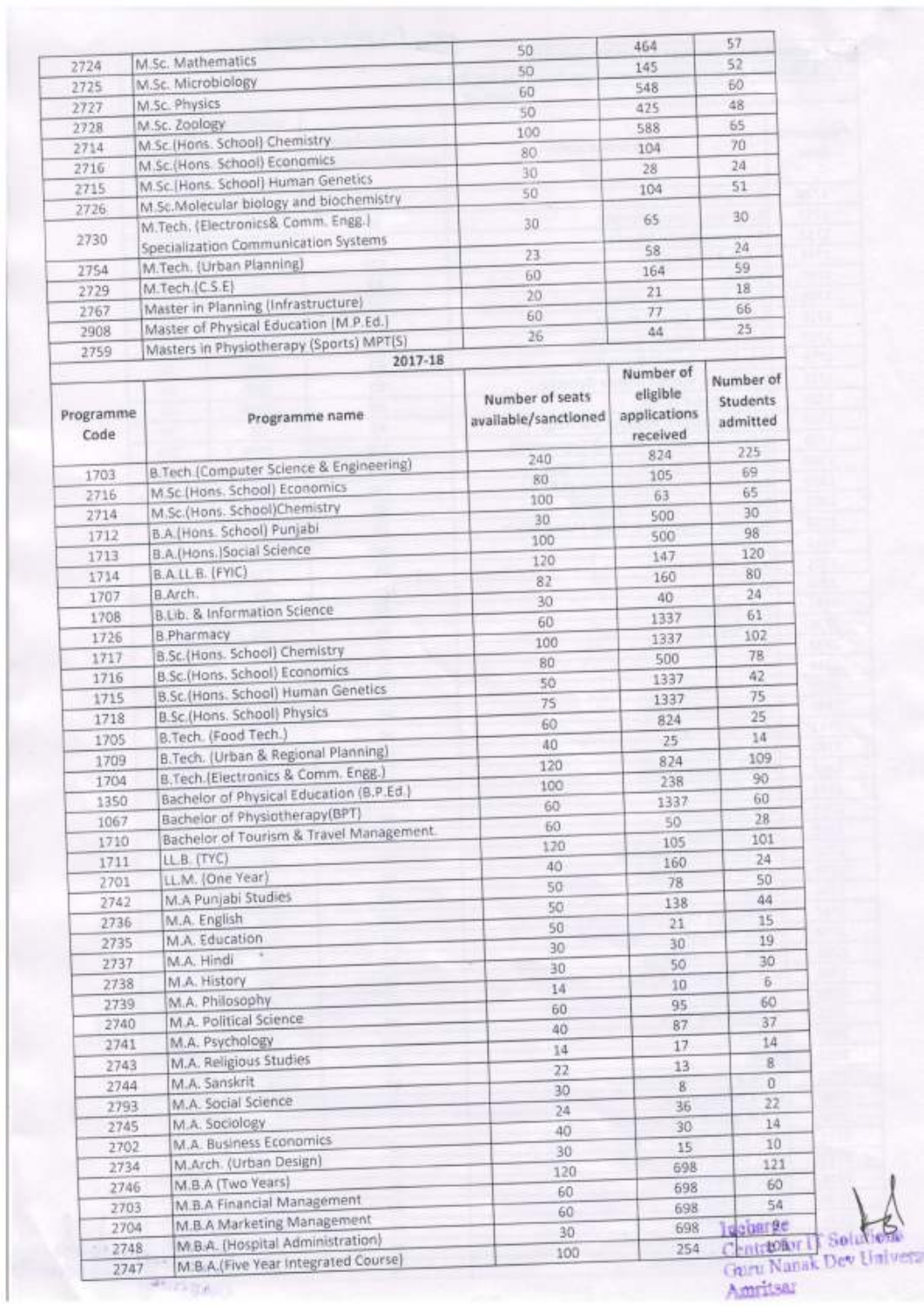| 2751              | M.C.A. (Three Year)                                           | 60                                      |                                                   |                                   |
|-------------------|---------------------------------------------------------------|-----------------------------------------|---------------------------------------------------|-----------------------------------|
| 2907              | M.Com.                                                        | 120                                     | 261<br>250                                        | 60                                |
| 2731              | M.Com.(FYIC)                                                  | 60                                      | 149                                               | 115                               |
| 2752              | M.Ed.                                                         | 50                                      | 42                                                | 58                                |
| 2753              | M.Lib & Information Science                                   | 20                                      | 26                                                | 30<br>20                          |
| 2706              | M.P.A (Music Vocal)                                           | 30                                      | 57                                                | 30                                |
| 2705              | M.P.A. (Music Instrumental)                                   | 30                                      | 51                                                | 30                                |
| 2766              | M.Pharmacy                                                    | 30                                      | 46                                                | 20                                |
| 2713              | M.Sc. (Food Tech.)                                            | 30                                      | 147                                               | 30                                |
| 2717              | M.Sc. (Hons. School) Physics                                  | 75                                      | 459                                               | 45                                |
| 2719              | M.Sc. Biotechnology                                           | 29                                      | 96                                                | 15                                |
| 2720              | M.Sc. Botany                                                  | 50                                      | 384                                               | 50                                |
| 2722              | M.Sc. Environmental Sciences                                  | 30                                      | 90                                                | 29                                |
| 2724              | M.Sc. Mathematics                                             | 50                                      | 411                                               | 53                                |
| 2725              | M.Sc. Microbiology                                            | 50                                      | 172                                               | 52                                |
| 2726              | M.Sc. Molecular Biology&Biochemistry                          | 50                                      | 90                                                | 46                                |
| 2727              | M.Sc. Physics                                                 | 60                                      | 554                                               | 59                                |
| 2728              | M.Sc. Zoology                                                 | 50                                      | 499                                               | 53                                |
| 2715              | M.Sc.(Hons. School) Human Genetics                            | 30                                      | 19                                                | 18                                |
| 2721              | M.Sc.Chemistry                                                | 50                                      | 672                                               | 53                                |
| 2723              | M.Sc. Human Genetics                                          | 50                                      | 57                                                | 21                                |
| 2730              | M.Tech. (Electronics& Comm.                                   |                                         |                                                   |                                   |
|                   | Engg. (Specialization Communication Systems                   | 30                                      | 30                                                | 17                                |
| 2754              | M.Tech. (Urban Planning)                                      | 23                                      | 42                                                | 25                                |
| 2729              | M. Tech. (Computer Science & Engineering)                     | 60                                      | 86                                                | 41                                |
| 2908              | Master of Physical Education (M.P.Ed.)                        | 60                                      | 174                                               | 59                                |
| 2767              | Master of Planning (Infrastructure)                           | 20                                      | 42                                                | 21                                |
| 2759              | Masters in Physiotherapy (Sports) MPT(S)                      | 26                                      | 76                                                | 26                                |
| 2750              | MCA(FYIC)                                                     | 60                                      | 154                                               | 62                                |
| Programme<br>Code | Programme name                                                | Number of seats<br>available/sanctioned | Number of<br>eligible<br>applications<br>received | Number of<br>Students<br>admitted |
| 1726              | <b>B. Pharmacy</b>                                            | 60                                      | 1854                                              | 58                                |
| 1712              | B.A. (Hons. School) Punjabi                                   | 30                                      | 45                                                | 30                                |
| 1713              | B.A. (Hons.) Social Sciences                                  | 100                                     | 237                                               | 102                               |
| 1714              | B.A. L.L.B (Five year)                                        | 120                                     | 146                                               | 127                               |
| 1724              | B.Com. (Hans.)                                                | 60                                      | 950                                               | 58                                |
| 1708              | B.Lib. & Information Science                                  | 30                                      | 27.                                               | 17                                |
| 1352<br>1350      | B.P.E.S.                                                      | 50                                      | 81                                                | 53                                |
| 1717              | B.P.Ed.                                                       | 100                                     | 155                                               | 102                               |
| 1716              | B.Sc. (Hons, School) Chemistry                                | 100                                     | 1854                                              | 100                               |
|                   | B.Sc. (Hons, School) Economics                                | 80                                      | 950                                               | 80                                |
|                   |                                                               |                                         |                                                   |                                   |
| 1715              | B.Sc. (Hons. School) Human Genetics                           | 50                                      | 1854                                              | 57                                |
| 1727              | B.Sc. (Hons.) Botany                                          | 60                                      | 1854                                              | 38.                               |
| 1718              | B.Sc.(Hons. School) Physics                                   | 75                                      | 1854                                              | 74                                |
| 1720              | B.Sc.(Hons.) Mathematics                                      | 60                                      | 1854                                              | 59                                |
| 1722              | B.Sc.(Medical Lab. Technology) (MLT)                          | 60                                      | 1854                                              | 34                                |
| 1705              | <b>B.Tech (Food Technology)</b>                               | 60                                      | 1007                                              | 35                                |
| 1701              | B.Tech. (Civil Engineering)                                   | 60                                      | 1007                                              | 49                                |
| 2797<br>1702      | B.Tech. (Computer & Communication Engg.)                      | 30                                      | 1854                                              | 0                                 |
|                   | B.Tech. (Computer Engineering)                                | 60                                      | 1854                                              | 46                                |
| 1703              | B.Tech. (Computer Sci. & Engineering)                         | 240                                     | 1007                                              | 226                               |
| 1704              | B. Tech. [Electronics & Communication Engg.]                  | 120                                     | 1007                                              | 103                               |
| 1723<br>1706      | B.Tech. (Textile Processing Technology)                       | 50                                      | 1854                                              | $\overline{2}$                    |
| 1707              | B. Tech. (Mechanical Engineering)<br>Bachelor of Architecture | 60<br>80                                | 1007<br>178                                       | 49<br>incharge<br>Centre for 11   |

Solutions<br>Dev Universit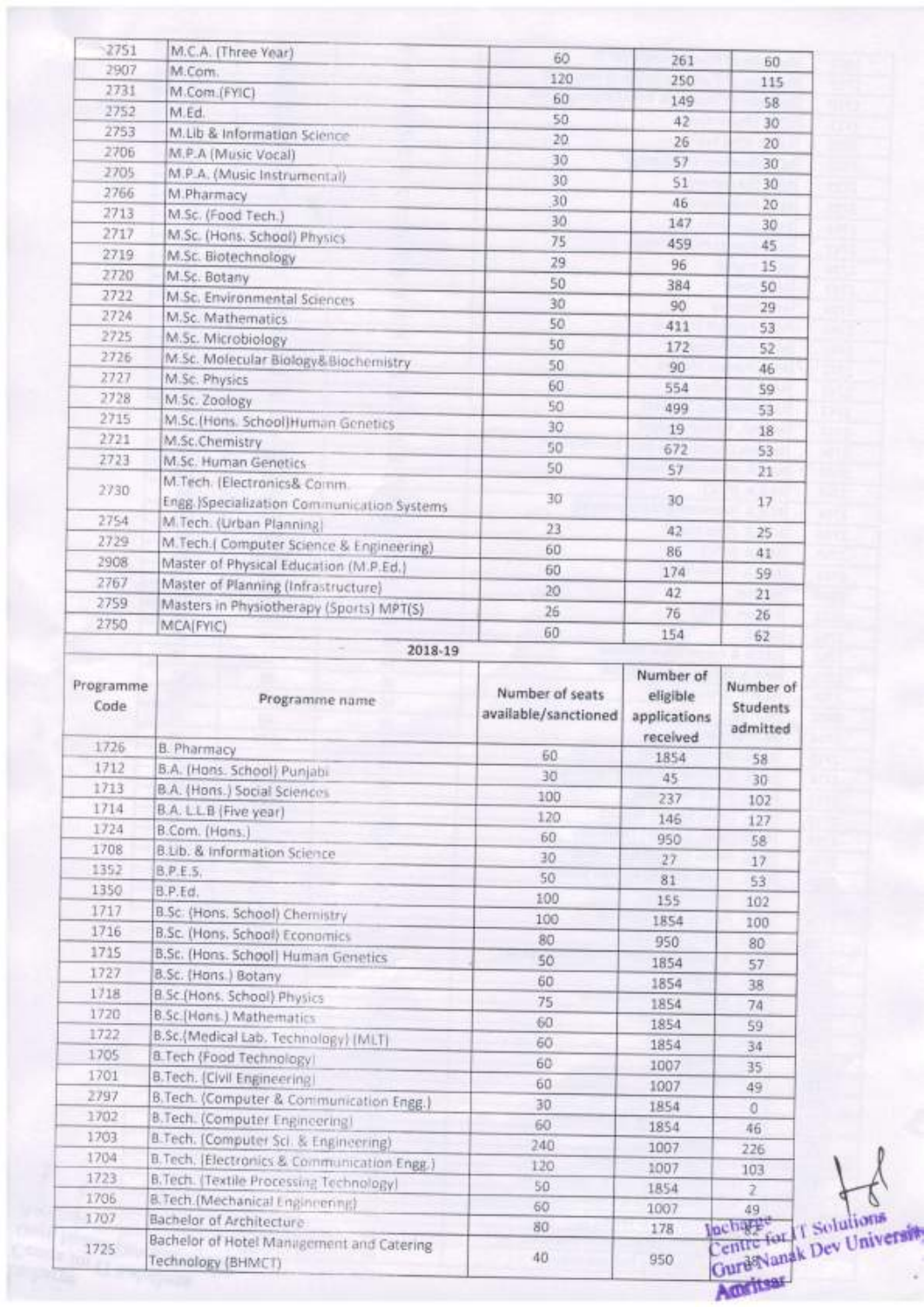|               |                                             | ĐŪ. | 252            | 59                      |  |
|---------------|---------------------------------------------|-----|----------------|-------------------------|--|
| 1067          | Bachelor of Physiotherapy (BPT)             | 40  | 30             | 17                      |  |
| 1719          | Bachelor of Planning (Urban & Regional)     | 60  | 950            | 15                      |  |
| 1710          | Bachelor of Tourism& Travel Management      | 120 | 103            | 86                      |  |
| 1711          | L.L.B. (Three Year)                         | 40  | 230            | 40                      |  |
| 2701          | L.L.M. (One Year)                           | 40  | 34             | 15                      |  |
| 2702          | M.A. (Business Economics)                   | 50  | 17             | 7.                      |  |
| 2735          | M.A. (Education)                            | 14  | 8              | 5                       |  |
| 2739          | M.A. (Philosophy)                           | 22  | 20             | 12                      |  |
| 2744          | M.A. (Sanskrit)                             | 16  | 13             | 3                       |  |
| 2757          | M.A. (Sports Psychology)                    | 60  | 159            | 37                      |  |
| 2736          | M.A. English                                | 30  | 21             | 14                      |  |
| 2737          | M.A. Hindi                                  | 30  | 56             | 27                      |  |
| 2738          | M.A. History                                | 60  | 85             | 50                      |  |
| 2740          | M.A. Political Science                      | 40  | 96             | 52                      |  |
| 2741          | M.A. Psychology                             | 50  | 74             | 50                      |  |
| 2742          | M.A. Punjabi Studies                        | 24  | 40             | 16                      |  |
| 2745          | M.A. Sociology                              | 14  | 16             | 14                      |  |
| 2743          | M.A.(Religious Studies)                     |     | 11             | 4                       |  |
| 2734          | M.Arch. (Urban Design)                      | 30  | ă.             | o                       |  |
| 2796          | M.Arch.(Sustainable Built Environment)      | 30  | 735            | 57                      |  |
| 2703          | M.B.A. (Financial Analysis)                 | 60  | 950            | 100                     |  |
| 2747          | M.B.A. (FYIC)                               | 100 | 735            | 56                      |  |
| 2704          | M.B.A. (Marketing Management)               | 60  |                | 121                     |  |
| 2746          | M.B.A. (Two Years)                          | 120 | 735            | 63                      |  |
| 2750          | M.C.A. (FYIC)                               | 60  | 950            | 60                      |  |
|               | M.C.A. (Three Year)                         | 60  | 217            | 110                     |  |
| 2751          | M.Com                                       | 120 | 232            | 60                      |  |
| 2907          | M.Com. (FYIC)                               | 60  | 950            |                         |  |
| 2731          | M.Ed.                                       | 50  | 132            | 24                      |  |
| 2752          | M Lib & Information Science                 | 20  | 27             | 20                      |  |
| 2753          | M.P.A. (Music Instrumental)                 | 30  | 16             | 14                      |  |
| 2705          | M.P.A. (Music Vocal)                        | 30  | 29             | 18                      |  |
| 2706          |                                             | 60  | 24             | 68                      |  |
| 2908          | M.P.Ed.                                     | 26  | 40             | 19                      |  |
| 2766          | M.Pharmacy                                  | 29  | 125            | 24                      |  |
| 2719          | M.Sc. (Biotechnology)                       | 16  | 23             | ă.                      |  |
| 2758          | M.Sc. (Exercise & Sports Physiology)        | 40  | 174            | 39                      |  |
| 2713          | M.Sc. (Food Technology)                     | 75  | 489            | 41                      |  |
| 2717          | M.Sc. (Hons School) Physics                 | 100 | 58             | 48                      |  |
| 2714          | M.Sc. (Hons. School) Chemistry              | 80  | 90             | 73                      |  |
| 2716          | M.Sc. (Hons. School) Economics              | 30  | 16             | 11                      |  |
| 2715          | M.Sc. (Hons. School) Human Genetics         | 60  | 185            | 60                      |  |
| 2725          | M.Sc. (Microbiology)                        | 16  | $\mathbf{2}$   | O.                      |  |
| 2775          | M.Sc. (Sports Biochemistry)                 | 16  | 11             | 6.                      |  |
| 2756          | M.Sc. (Sports Nutrition)                    | 100 | 77             | 49                      |  |
| 2718          | M.Sc. Applied Chemistry (Pharmaceuticals)   | 75  | 495            | 75                      |  |
| 2721          | M.Sc. Chemistry                             | 30  | 72             | 28                      |  |
| 2722          | M.Sc. Environmental Sciences                | 50  | 53             | 28                      |  |
| 2723          | M.Sc. Human Genetics                        | 100 | 299            | 99                      |  |
| 2724          | M.Sc. Mathematics                           | 60  | 542            | 59                      |  |
| 2728          | M.Sc. Zoology                               | 60  | 412            | 62                      |  |
| 2720          | M.Sc.(Botany)                               | 30  | 1854           | 21                      |  |
| 2765          | M.Sc.(Hons.) Zoology (FYIC)                 | 50  | 90             | 44                      |  |
| 2726          | M.Sc.(Molecular Bio. & Biochem).            | 60  | 356            | 62                      |  |
| 2727          | M.Sc.Physics                                |     | 8              | D                       |  |
| Not Available | M.Tech. (Computer Science)                  | 30  | 66             | 29                      |  |
| 2729          | M.Tech. (Computer Sci. & Engineering)       | 30  | 24             | $\overline{9}$          |  |
| 2730          | M.Tech. (Electronics & Communication Engg.) | 30  | $\overline{2}$ | 0                       |  |
| 2786          | M.Tech. (Env. Sc. & Tech.)                  | 20  |                |                         |  |
| 2760          | Master in Physiotherapy (Orthopedic), MPT   | 16  | 43             | Centre Jouan Des Huizes |  |
|               | Master of Planning (Infrastructure)<br>2767 | 20  | 36             |                         |  |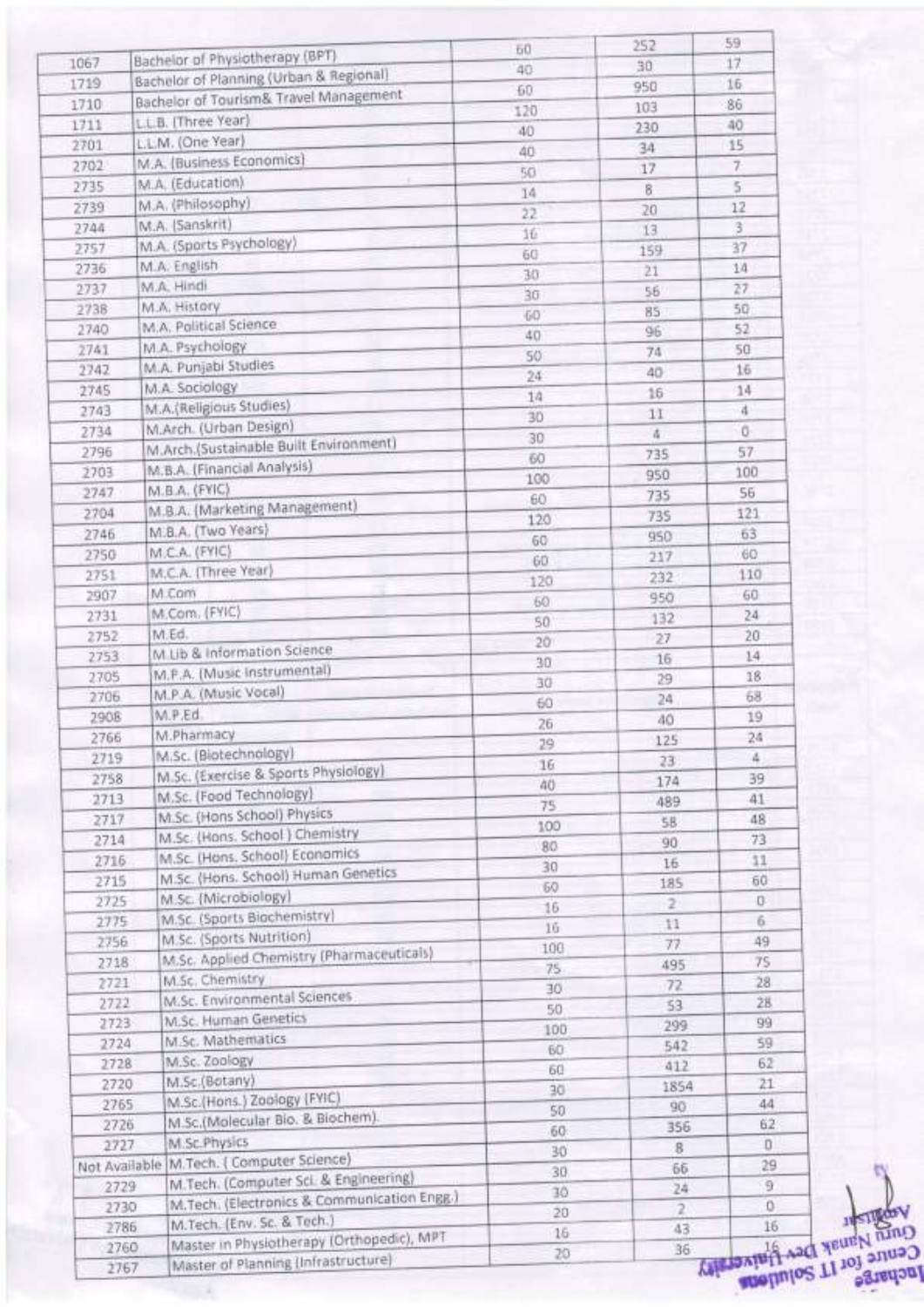| 2761              | Master of Planning (Urban)                     | 23                                      | 75                                                | 24                                       |
|-------------------|------------------------------------------------|-----------------------------------------|---------------------------------------------------|------------------------------------------|
| 2762              | Masters in Hospital Administration (MHA)       | 30                                      | 35                                                | 19                                       |
| 2764              | MBA (Finance)                                  | 60                                      | 735                                               | 58                                       |
| 2763              | MBA (Human Resource Development)               | 30                                      | 735                                               | 26                                       |
| 2759              | MPT (Sports Physiotherapy)                     | 26                                      | 99                                                | 26                                       |
|                   | 2019-20                                        |                                         |                                                   |                                          |
| Programme<br>Code | Programme name                                 | Number of seats<br>available/sanctioned | Number of<br>eligible<br>applications<br>received | Number of<br><b>Students</b><br>admitted |
| 1726              | <b>B. Pharmacy</b>                             | 60                                      | 1646                                              | 57                                       |
| 1718              | B.A. (Hons.) Journalism & Mass Communication   | 30                                      | 70                                                | 34                                       |
| 1712              | B.A. (Hons.) Punjabi Studies                   | 30                                      | 1646                                              | 30                                       |
| 1713              | <b>B.A. (Hons.) Social Sciences</b>            | 100                                     | 315                                               | 139                                      |
| 1714              | B.A. L.L.B (Five year)                         | 120                                     | 174                                               | 115                                      |
| 1724              | B.Com. (Hons.)                                 | 60                                      | 1016                                              | 115                                      |
| 1708              | B.Lib. & Information Science                   | 20                                      | 22                                                | 11                                       |
| 1352              | B.P.E.S.                                       | 50                                      | 128                                               | 69                                       |
| 1350              | B.P.Ed.                                        | 100                                     | 119                                               | 68                                       |
| 1727              | B.Sc. (Hons.) Botany                           | 40                                      | 1646                                              | 31                                       |
| 1716              | B.Sc. (Hons.) Economics                        | 80                                      | 1016                                              | 79                                       |
| 1731              | B.Sc. Agriculture (Hons.)                      | 40                                      | 1646                                              | 37                                       |
| 1722              | B.Sc.(Medical Lab. Technology) (Mt.T)          | 40                                      | 1646                                              | 21                                       |
| 1705              | B.Tech (Food Technology)                       | 40                                      | 26                                                | 37                                       |
| 1701              | B.Tech. (Civil Engineering)                    | 60                                      | 28                                                |                                          |
| 1702              | B.Tech. (Computer Engineering)                 | 60                                      |                                                   | 43                                       |
| 1703              | B.Tech. (Computer Sci. & Engineering)          | 240                                     | 16                                                | 46                                       |
| 1704              | B.Tech. (Electronics & Communication Engg.)    | 120                                     | 988                                               | 224                                      |
| 1730              | B.Tech. (Electronics & Computer Engg.)         |                                         | 988                                               | 102                                      |
| 1723              | <b>B.Tech, [Textile Processing Technology)</b> | 20                                      | 43                                                | 18                                       |
| 1706              | <b>B.Tech.(Mechanical Engineering)</b>         | 20                                      | $\mathfrak{D}$                                    | $\overline{3}$                           |
| 1707              | Bachelor of Architecture                       | 60                                      | 15                                                | 15                                       |
|                   | Bachelor of Hotel Management and Catering      | 80                                      | 185                                               | 82                                       |
| 1725              | Technology (BHMCT)                             | 40                                      | 1016                                              | 64                                       |
| 1067              | Bachelor of Physiotherapy (BPT)                |                                         |                                                   |                                          |
| 1719              | Bachelor of Planning (Urban & Regional)        | 60                                      | 245                                               | 61                                       |
| 1710              | Bachelor of Tourism& Travel Management         | 20                                      | 22                                                | 10                                       |
| 1711              | L.L.B. (Three Year)                            | 20                                      | 1016                                              | 15                                       |
| 2701              | L.L.M.                                         | 120                                     | 112                                               | 98                                       |
| 2766              | M:Pharmacy                                     | 40                                      | 231                                               | 36                                       |
| 2787              | M.A (Educational Management & Leadership)      | 26                                      | 28                                                | $10^{1}$                                 |
| 2795              | M.A (South Asian Studies)                      | 10                                      | $\mathbf{1}$                                      | ü                                        |
| 2790              | M.A Persian                                    | 10                                      | 14                                                | o                                        |
| 2794              | M.A Russian                                    | 10                                      | O                                                 | 0                                        |
| 2702              | M.A. (Business Etonomics)                      | 10                                      | ö                                                 | ö                                        |
| 2735              | M.A. (Education)                               | 20                                      | 14                                                | o                                        |
| 2739              |                                                | 10                                      | 6                                                 | 4                                        |
| 2757              | M.A. (Philosophy)                              | 14                                      | O.                                                | o                                        |
|                   | M.A. (Sports Psychology)                       | 16                                      | 28                                                | 12                                       |
| 2736<br>2737      | M.A. English                                   | 40                                      | 129                                               | 48                                       |
| 2738              | M.A. Hindi                                     | 20                                      | 10                                                | 2                                        |
| 2740              | M.A. History                                   | 30                                      | 43                                                | 28                                       |
| 2741              | M.A. Political Science                         | 60                                      | 91                                                | 57                                       |
|                   | M.A. Psychology                                | 50                                      | 122                                               | 53                                       |
| 2742              | M.A. Punjabi Studies                           | 50                                      | $\mathbf{1}$                                      | SO:                                      |
| 2744              | M.A. Sanskrit                                  | 15                                      | 16                                                | 11                                       |
| 2745              | M.A. Sociology                                 | 24                                      | 42                                                | 24                                       |
| 2743              | M.A.(Religious Studies)                        | 14                                      | 18                                                | Incharge                                 |
| 2734              | M.Arch. (Urban Design)                         | $\bf{8}$                                | 21                                                | Centre for IT Sol                        |
| 2703              | M.B.A. (Financial Management)                  | 60                                      | 619                                               | Guru Klanak Dev                          |
| 2747              | M.B.A. (FYIC)                                  | 100                                     | 1016                                              |                                          |

lutions<br>v University

Amritsar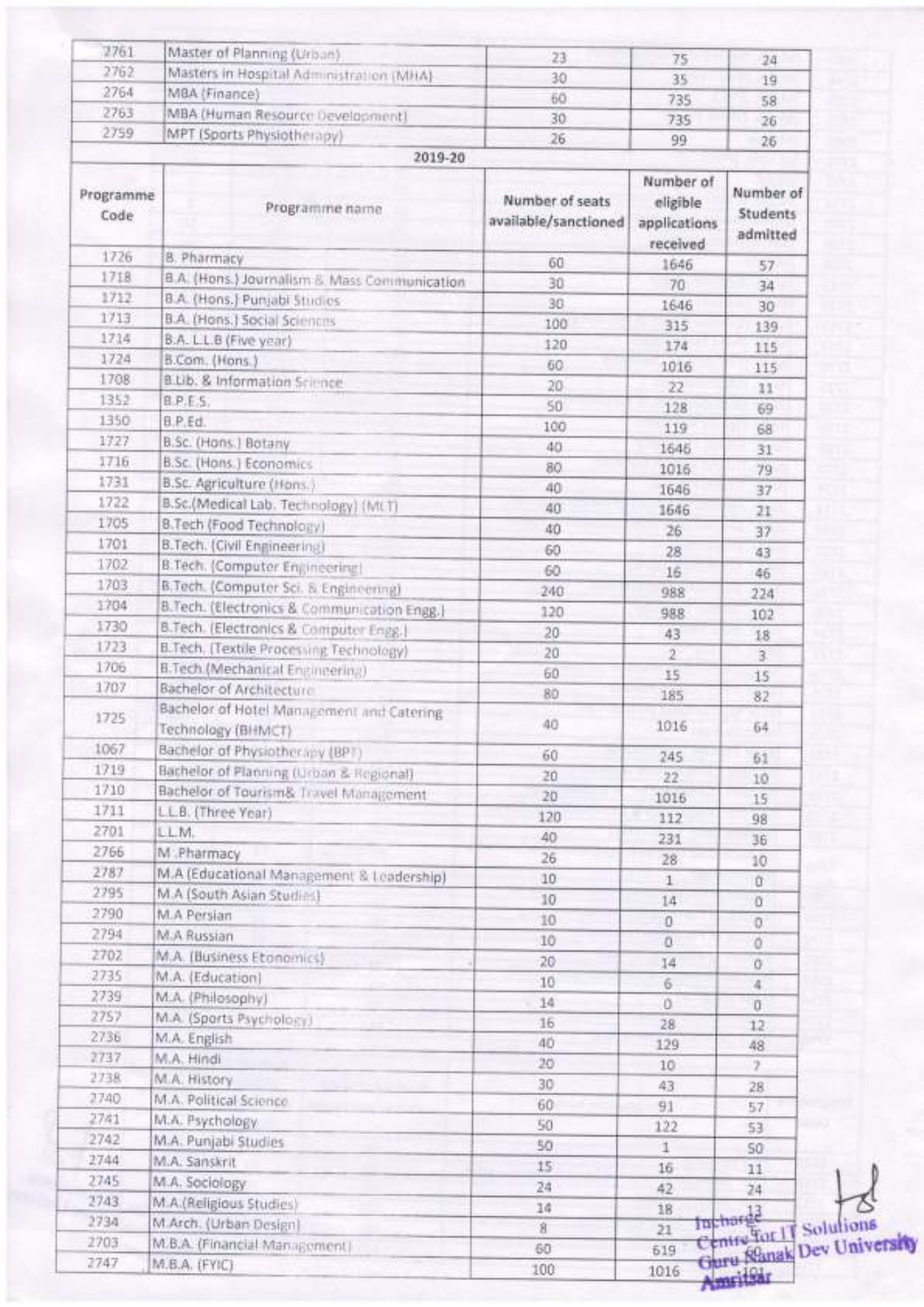|                   |                                                                   | 60                                      | 46<br>619                                         |                                   |
|-------------------|-------------------------------------------------------------------|-----------------------------------------|---------------------------------------------------|-----------------------------------|
| 2704              | M.B.A. (Marketing Management)                                     | 120                                     | 115<br>619                                        |                                   |
| 2746              | M.B.A. (Two Years)                                                | 60                                      | 65<br>1016                                        |                                   |
| 2750              | M.C.A. (FYIC)                                                     | 60                                      | 60<br>152                                         |                                   |
| 2751              | M.C.A. (Three Years)                                              | 120                                     | 91<br>145                                         |                                   |
| 2907              | M.Com                                                             | 60                                      | 1016                                              | 59                                |
| 2731              | M.Com. (FYIC)                                                     | 50                                      | 136                                               | 27                                |
| 2752              | M.Ed.                                                             | 20                                      | 15                                                | ğ                                 |
| 2753              | M.Lib. & Information Science                                      |                                         | 8                                                 | 2                                 |
| 2705              | M.P.A. (Music instrumental)                                       | $20^{\circ}$                            | 31                                                | 14                                |
|                   | M.P.A. (Music Vocal)                                              | 20                                      | 114                                               | 76                                |
| 2706              | M.P Ed.                                                           | 60                                      | 88                                                | 25                                |
| 2908              | M.Sc. (Biotechnology)                                             | 29                                      | 334                                               | 62                                |
| 2719              | M.Sc. (Botany)                                                    | 60                                      | 7                                                 | J.                                |
| 2720              | M.Sc. (Exercise & Sports Physiology)                              | 16                                      | 182                                               | 40                                |
| 2758              | M.Sc. (Food Technology)                                           | 40                                      | 1646                                              | 96                                |
| 2713              | M.Sc. (FYIC)(USHS) Chemistry                                      | 100                                     | 162                                               | 53                                |
| 2770              | M.Sc. (Microbiology)                                              | 60                                      | 82                                                | AS.                               |
| 2725              | M.Sc. (Molecular Bio. & Biochemistry)                             | 50                                      | 10                                                | $\Delta$                          |
| 2726              | M.Sc. (Sports Nutrition)                                          | 16                                      | 61                                                | 59                                |
| 2756              | M.Sc. (USHS) Chemistry                                            | 50                                      | 12                                                | 10                                |
| 2780              | M.Sc. (USHS) Human Genetics                                       | 30                                      |                                                   | 40                                |
| 2779              |                                                                   | 50                                      | 45                                                | 26                                |
| 2776              | M.Sc. (USHS) Physics<br>M.Sc. Applied Chemistry (Pharmaceuticals) | 40                                      | 46                                                | $\overline{a}$                    |
| 2718              | M.Sc. Biochemistry (Specialization in Sports                      | 10                                      | 3                                                 | 77                                |
| 2775              |                                                                   | 75                                      | 435                                               | 46                                |
| 2721              | M.Sc. Chemistry                                                   | 80                                      | 60                                                |                                   |
| 2789              | M.Sc. Economics (USHS)                                            | 30                                      | 74                                                | 31                                |
| 2722              | M.Sc. Environmental Sciences                                      | 30                                      | 75                                                | 25                                |
| 2723              | <b>M.Sc. Human Genetics</b>                                       | 100                                     | 220                                               | 97                                |
| 2724              | M.Sc. Mathematics                                                 | 60                                      | 322                                               | 58                                |
| 2727              | M.Sc. Physics                                                     | 60                                      | 1646                                              | 44                                |
| 2778              | M.Sc.(FYIC) (USHS) Human Genetics                                 | 75                                      | 1646                                              | 75                                |
| 2771              | M.Sc.(FYIC) (USHS) Physics                                        | 60                                      | 1646                                              | 59                                |
| 2781              | M.Sc.Mathematics (FYIC)(USHS)                                     | 60                                      | 467                                               | 58                                |
| 2728              | M.Sc.Zoology                                                      | 25                                      | 1646                                              | 20                                |
| 2782              | M.Sc.Zoology (FYIC) (USHS)                                        | 15                                      | 11                                                | o                                 |
| 2788              | M.Tech (Construction Technology &                                 | 30                                      | 32                                                | 16                                |
| 2729              | M.Tech. (Computer Sci. & Engineering)                             | 10                                      | 15                                                | 6.                                |
| 2730              | M.Tech. (Electronics & Communication Engg.)                       | 10                                      | 4                                                 | o                                 |
| 2786              | M.Tech. (Env. Sc. & Tech.)                                        |                                         | 13                                                | 0                                 |
|                   | M.Tech. Dual Degree Programme (Mechatronics                       | 20                                      |                                                   |                                   |
| 2769              | Engineering)                                                      | 16                                      | 59                                                | 17                                |
| 2760              | Master in Physiotherapy (Orthopedic), MPT                         | 15                                      | 39                                                | 20                                |
| 2767              | Master of Planning (Infrastructure)                               | 20                                      | 28                                                | 13                                |
| 2777              | Master of Planning (Transport)                                    | 23                                      | 72                                                | 24                                |
| 2761              | Master of Planning (Urban)                                        | 30                                      | 27                                                | 13                                |
| 2762              | Masters in Hospital Administration(MHA)                           | 60                                      | 619                                               | 64                                |
| 2764              | MBA (Finance)                                                     | 30                                      | 519                                               | 38                                |
| 2774              | MBA (Human Resource Management)                                   | 26                                      | 143                                               | 27                                |
| 2759              | MPT (Sports Physiotherapy)                                        |                                         |                                                   |                                   |
| Programme<br>Code | 2020-21<br>Programme name                                         | Number of seats<br>available/sanctioned | Number of<br>eligible<br>applications<br>received | Number of<br>Students<br>admitted |
|                   |                                                                   | 60                                      | 1301                                              | 60                                |
|                   | <b>B. Pharmacy</b><br>1726                                        | 30                                      | 91                                                | 41                                |
|                   | B.A. (Hons.) Journalism & Mass Communication<br>1718              | 30                                      | 70                                                | 30                                |
|                   | B.A. (Hons.) Punjabi<br>1712                                      | 140                                     | 324                                               | Inchase                           |
|                   | B.A. (Hons.) Social Sciences<br>1713                              | 120                                     | 157                                               | cured <sub>de</sub>               |
|                   | B.A. L.L.B (Five year)<br>1714                                    | 120                                     | 1304                                              | Actor/150                         |
|                   | B.Com. (Hons.)<br>1724                                            |                                         |                                                   |                                   |

ar I Solutions<br>and Pev Univer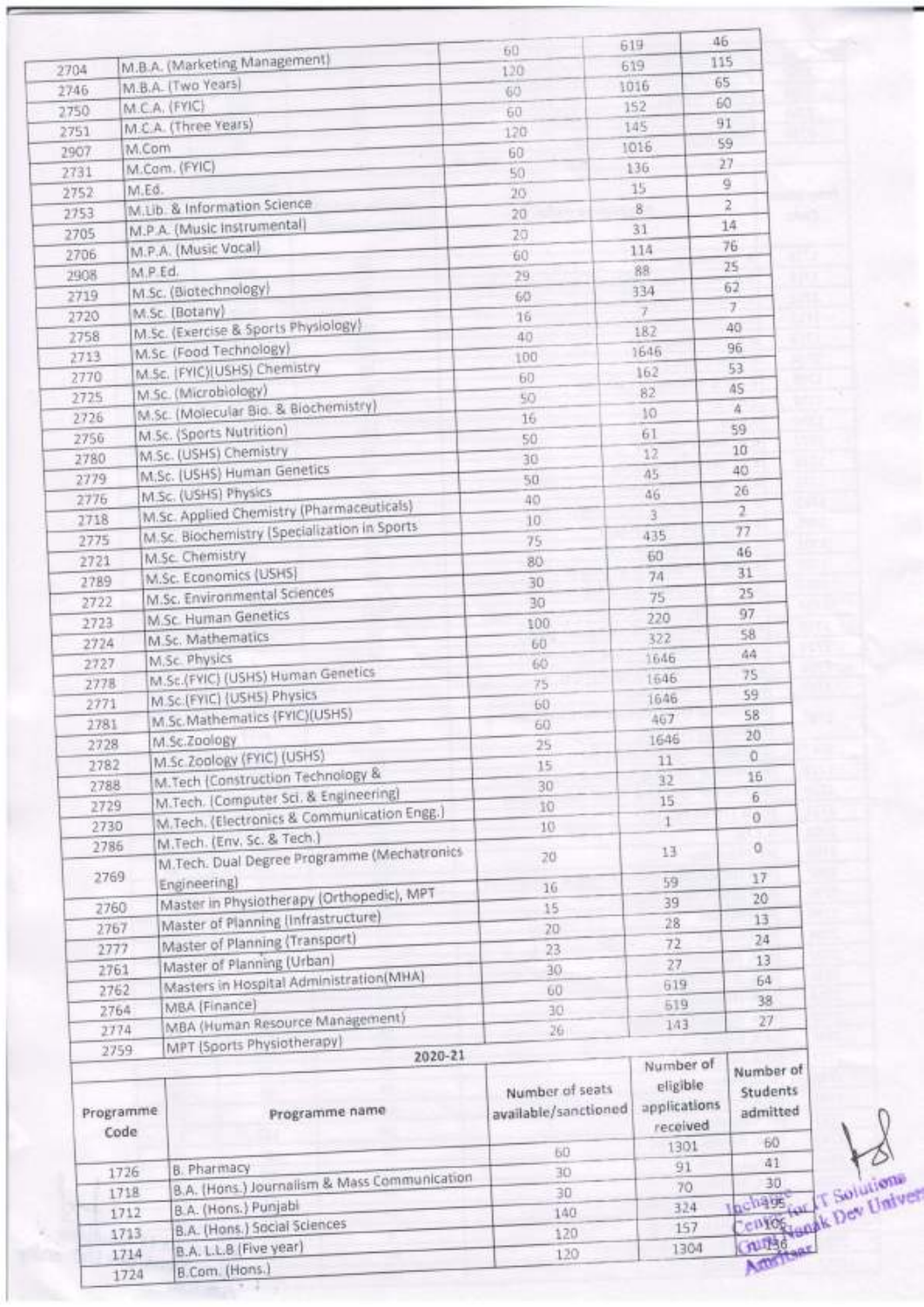| 1708 | B.Lib. & Information Science.                    | 20                      | 24              | 15              |
|------|--------------------------------------------------|-------------------------|-----------------|-----------------|
| 1352 | B.P.E.S.                                         | 50                      | 104             | 61              |
| 1350 | B.P.Ed.                                          | 100                     | 148             | 71              |
| 1727 | B.Sc. (Hons.) Botany                             | 40                      | 1301            | 32              |
| 1716 | <b>B.Sc. (Hons.) Economics</b>                   | 80                      | 1304            | 60              |
| 1731 | B.Sc. Agriculture (Hans.)                        | 40                      | 1301            | 56              |
| 2725 | B.Sc. Microbiology                               | 30                      | 1301            | $^{24}$         |
| 1733 | B.Sc.(Computational Statistics & Data Analytics) | 40                      | 1304            | 31              |
| 1722 | B.Sc.(Medical Lab. Technology) (MLT).            | 40                      | 1301            | $12^{12}$       |
| 1705 | B.Tech (Food Technology)                         | 40                      | 968             | 15              |
| 1701 | B.Tech. (Civil Engineering)                      | 60                      | 968             | 56              |
| 1702 | B.Tech. (Computer Engineering)                   | 60                      | 1301            | 48              |
| 1703 | B.Tech. (Computer Science & Engineering)         | 240                     | 968             | 247             |
| 1704 | B.Tech. (Electronics & Communication Engg.)      | 120                     | 968             | 71              |
| 1730 | B.Tech. (Electronics & Computer Eng.)            | 20                      | 968             | 26              |
| 1723 | B. Tech. (Textile Processing Technology)         | 20                      | 968             | 6               |
| 1706 | 8. Tech. (Mechanical Engineering)                | 60                      | 968             | 23              |
| 1707 | Bachelor of Architecture                         | 80                      | 143             | 80              |
| 1725 | Bachelor of Hotel Management and Catering        |                         |                 |                 |
|      | Technology (BHMCT)                               | 60                      | 1304            | 47              |
| 1067 | Bachelor of Physiotherapy (BPT)                  | 60                      | 155             |                 |
| 1719 | Bachelor of Planning (Urban & Regional)          | 20                      |                 | 60              |
| 1710 | Bachelor of Tourism& Travel Management           | 20                      | 31              | 18              |
| 1711 | L.L.B. (Three Year)                              | 120                     | 1304            | 15              |
| 2701 | L.L.M.                                           |                         | 129             | 95              |
| 2772 | M.A (International Relations)                    | 40                      | 175             | 44              |
| 2787 | M.A Education (Educational Management &          | 10                      | 25 <sub>1</sub> | 17              |
| 2790 | M.A Persian                                      | 10                      | $\mathcal{I}$   | o               |
| 2794 | M.A Russian                                      | 10                      | O               | 0               |
| 2702 | M.A. (Business Tconomics)                        | 10                      | û               | Ü               |
| 2757 | M.A. (Sports Psychology)                         | 20                      | 14              | 9               |
| 2735 | M.A. Education                                   | 16                      | 32              | 12              |
| 2736 | M.A. English                                     | 10                      | 9               | 3               |
| 2737 | M.A. Hindi                                       | 40                      | 98              | 38              |
| 2738 | M.A. History                                     | 20                      | 6               | 5               |
| 2739 | M.A. Philosophy                                  | 30                      | 27              | 26              |
| 2740 | M.A. Political Science                           | 14                      | 6               | $\mathbf{3}$    |
| 2741 | M.A. Psychology                                  | 60                      | 70              | 45              |
| 2742 |                                                  | 50                      | 102             | 77              |
| 2743 | M.A. Punjabi                                     | 50                      | 42              | 21              |
| 2744 | M.A. Religious Studies                           | 14                      | 12.             | 12              |
| 2745 | M.A. Sanskrit                                    | 15                      | 16              | 13 <sub>1</sub> |
| 2734 | M.A. Sociology                                   | 40                      | 33              | 26              |
|      | M.Arch. (Urban Design)                           | s                       | 18              | $\overline{2}$  |
| 2703 | M.B.A. (Financial Management)                    | 60                      | 418             | o               |
| 2747 | M.B.A. (FYIC)                                    | 120                     | 1304            | 234             |
| 2704 | M.B.A. (Marketing Management)                    | 60                      | 418             | $\theta$        |
| 2746 | M.B.A. (Two Years).                              | 120                     | 418             | 140             |
| 2750 | M.C.A. (FYIC)                                    | 60                      | 1304            | 62              |
| 2751 | M.C.A. (Three Your)                              | 60                      | 96              | 63              |
| 2907 | M.Com                                            | 120                     | 111             | 80              |
| 2731 | M.Com. (FYIC)                                    | 60                      | 1304            | 123             |
| 2752 | M.Ed.                                            | 50                      | 103             | 22              |
| 2753 | M.Lib & Information Science                      | 20                      | $13 -$          | 13              |
| 2705 | M.P.A. (Music instrumental)                      | 20                      | 17              | 8               |
| 2706 | M.P.A. (Music Vocal)                             | 20                      | 25              | 10              |
| 2908 | M.P.Ed.                                          | 60                      | 108             | 66              |
| 2766 | M.Pharmacy                                       | 26                      | 36              | $-1020<$        |
| 2719 | M.Sc. (Biotechnology)                            | $\overline{\mathbf{8}}$ | 59              | <b>WILSSHAW</b> |
|      |                                                  |                         |                 |                 |
| 2758 | M.Sc. (Exercise & Sport: Phydology)              | 16                      | 44              | Gurdsvanak I    |

Solutions<br>Dev University